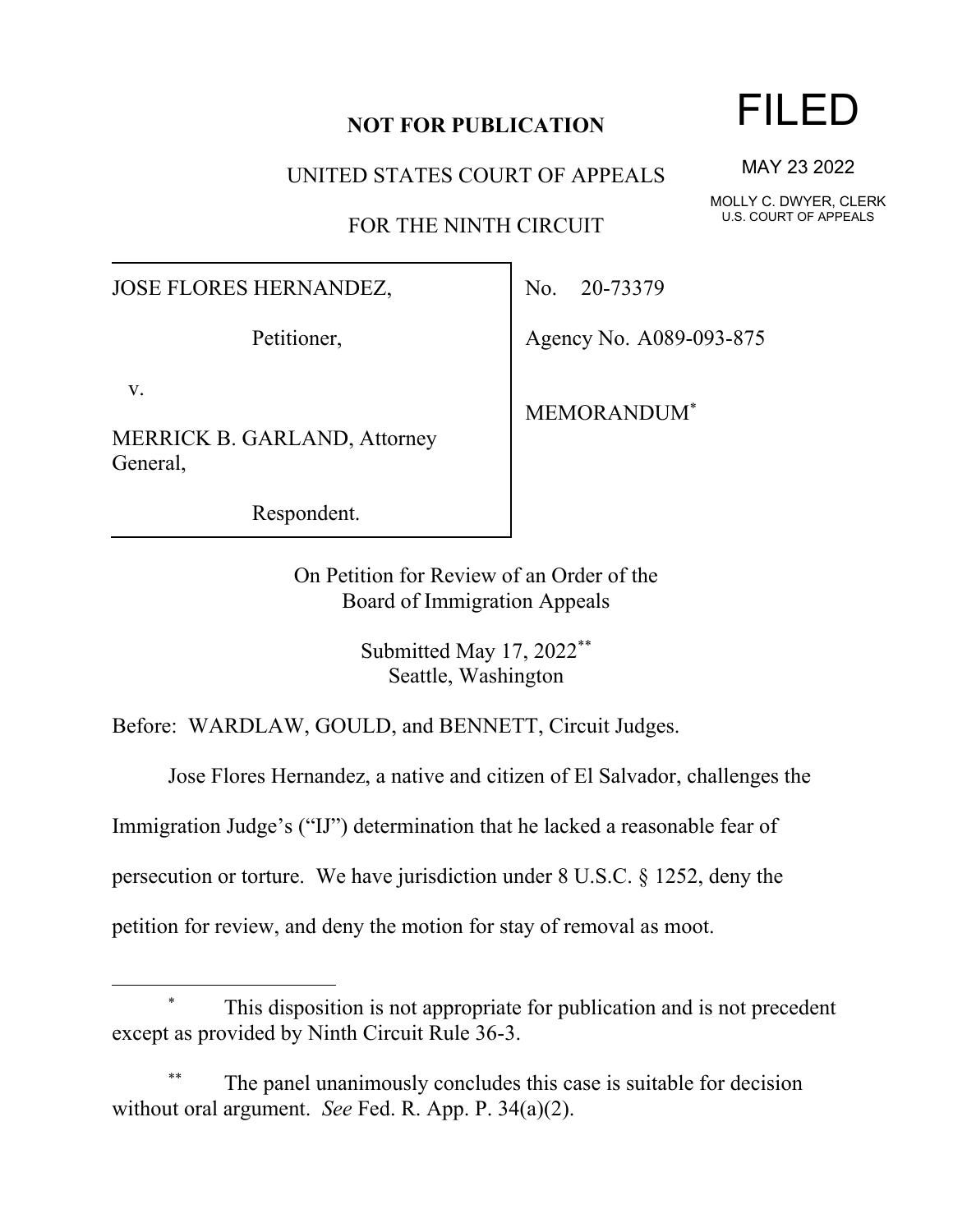During his reasonable fear interview, Hernandez informed an asylum officer that he was afraid the Mara-18 gang in El Salvador would harm him if he were deported. He had once reported the gang to the police after being robbed by three or four of its members. He believed he was targeted because of his wealth. Hernandez testified that the police "did investigate" the incident but closed the case because "there was no evidence." After Hernandez reported the robbery, some members of the gang kidnapped him and took him to a house where they beat him up, cut him with a knife, held him at gunpoint, and burned a cigarette on him, all while saying he "betrayed them" and that "other people will see what will happen to them if they go to the police to report the Mara-18." Hernandez did not report this second incident to the police, for fear that the gang "would catch [him] again." Hernandez testified that he did not fear harm by any public officials, such as the police. Rather, his "fear of returning to El Salvador is just with the Maras because of everything they did."

The asylum officer found Hernandez credible. But the asylum officer found that Hernandez did not establish a reasonable fear of persecution in El Salvador because there is no reasonable possibility that the harm he experienced or feared was on account of his race, religion, nationality, political opinion, or membership in a particular social group. And the officer found Hernandez did not establish a reasonable fear of torture in El Salvador because he did not establish that there is a

2 a set of  $\sim$  2 a set of  $\sim$  2 a set of  $\sim$  2 a set of  $\sim$  3 a set of  $\sim$  3 a set of  $\sim$  3 a set of  $\sim$  3 a set of  $\sim$  3 a set of  $\sim$  3 a set of  $\sim$  3 a set of  $\sim$  3 a set of  $\sim$  3 a set of  $\sim$  3 a set of  $\sim$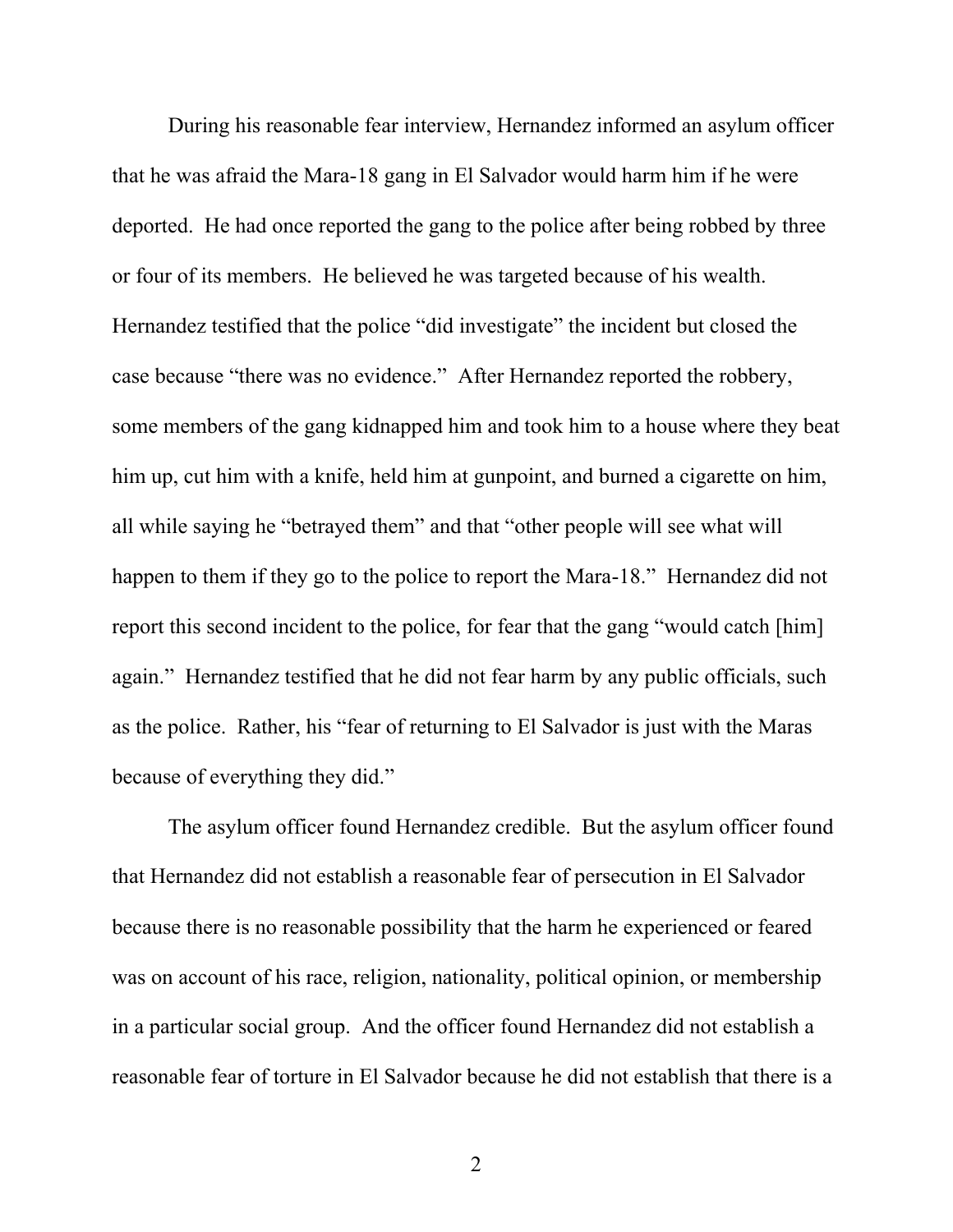reasonable possibility that the harm he feared would be inflicted by or at the instigation of, or with the consent or acquiescence of, a public official or other person acting in an official capacity. After hearing additional testimony at a reasonable fear review hearing, the IJ found that, despite his fear of "mistreatment by gang members," Hernandez had "not demonstrated that he would be persecuted" on a protected ground. The IJ entered an order stating that Hernandez had "no fear of government officials" and "no reasonable [fear] of persecution or torture."

We review the IJ's determination that a petitioner did not establish a reasonable fear of persecution or torture for substantial evidence. *Andrade-Garcia v. Lynch*, 828 F.3d 829, 833 (9th Cir. 2016). We must uphold the IJ's determination unless "any reasonable adjudicator would be compelled to conclude to the contrary."  $8 \text{ U.S.C.} \S 1252(b)(4)(B)$ .

Hernandez argues that the "government of El Salvador is unable to control the gang violence and thus is considered to acquiesce in the torture perpetrated by the gangs."<sup>1</sup> Hernandez is correct that under Ninth Circuit precedent, government acquiescence can be established when the evidence shows that police officials were corrupt or "worked on behalf of criminals or gangsters," *see Garcia-Milian v.* 

<sup>&</sup>lt;sup>1</sup> Hernandez's argument that the asylum officer applied the wrong standard was not raised to the IJ and is thus unexhausted. *See* 8 U.S.C. § 1252(d)(1); *Barron v. Ashcroft*, 358 F.3d 674, 677–78 (9th Cir. 2004).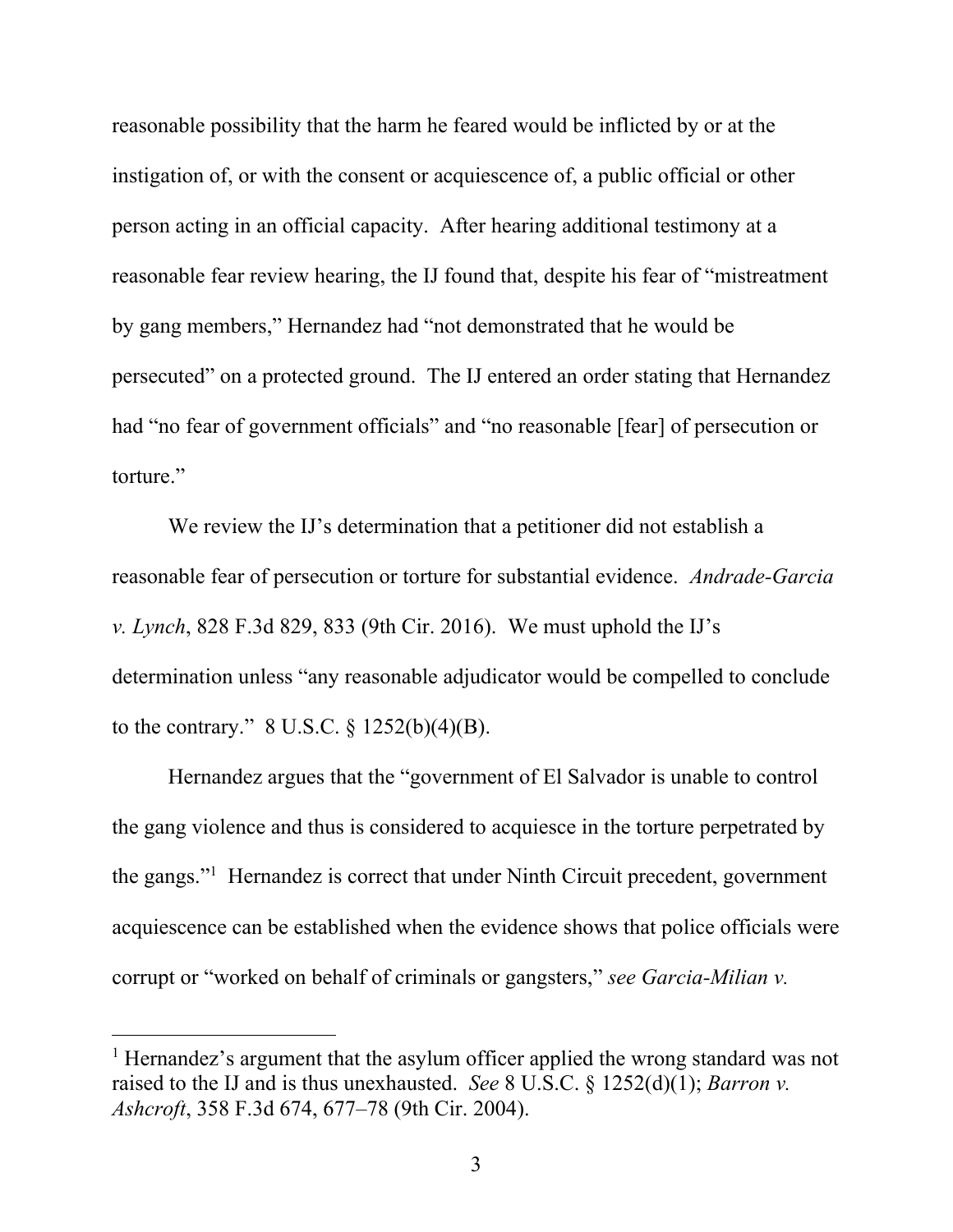*Holder*, 755 F.3d 1026, 1035 (9th Cir. 2013), or when a public official knows that the applicant's torture "occurs and remains willfully blind to it," *see Madrigal v. Holder*, 716 F.3d 499, 509 (9th Cir. 2013). But Petitioner never reported the kidnapping to the El Salvador police, and he had proof from the first incident that the police would investigate the Mara-18 gang if he reported them. Hernandez's argument thus amounts to mere speculation that public officials in El Salvador would acquiesce to his torture. *See Bartolome v. Sessions*, 904 F.3d 803, 814 (9th Cir. 2018). Thus, substantial evidence supports the IJ's determination that Hernandez did not establish a reasonable fear of persecution or torture.

Moreover, Hernandez does not sufficiently argue that he feared persecution on a protected ground. *See* 8 U.S.C. § 1231(b)(3)(A). He testified that he was robbed by the Mara-18 gang members because they knew he had money. But monetary status is not a cognizable particular social group. *See Macedo Templos v. Wilkinson*, 987 F.3d 877, 881–83 (9th Cir. 2021). Similarly, the "desire to be free from harassment by criminals motivated by theft or random violence by gang members bears no nexus to a protected ground." *Zetino v. Holder*, 622 F.3d 1007, 1016 (9th Cir. 2010).

Finally, the IJ did not abuse her discretion in denying Hernandez's motion for a continuance. *See Ahmed v. Holder*, 569 F.3d 1009, 1012 (9th Cir. 2012). Hernandez argues for the first time that his attorney was prepared to submit

4